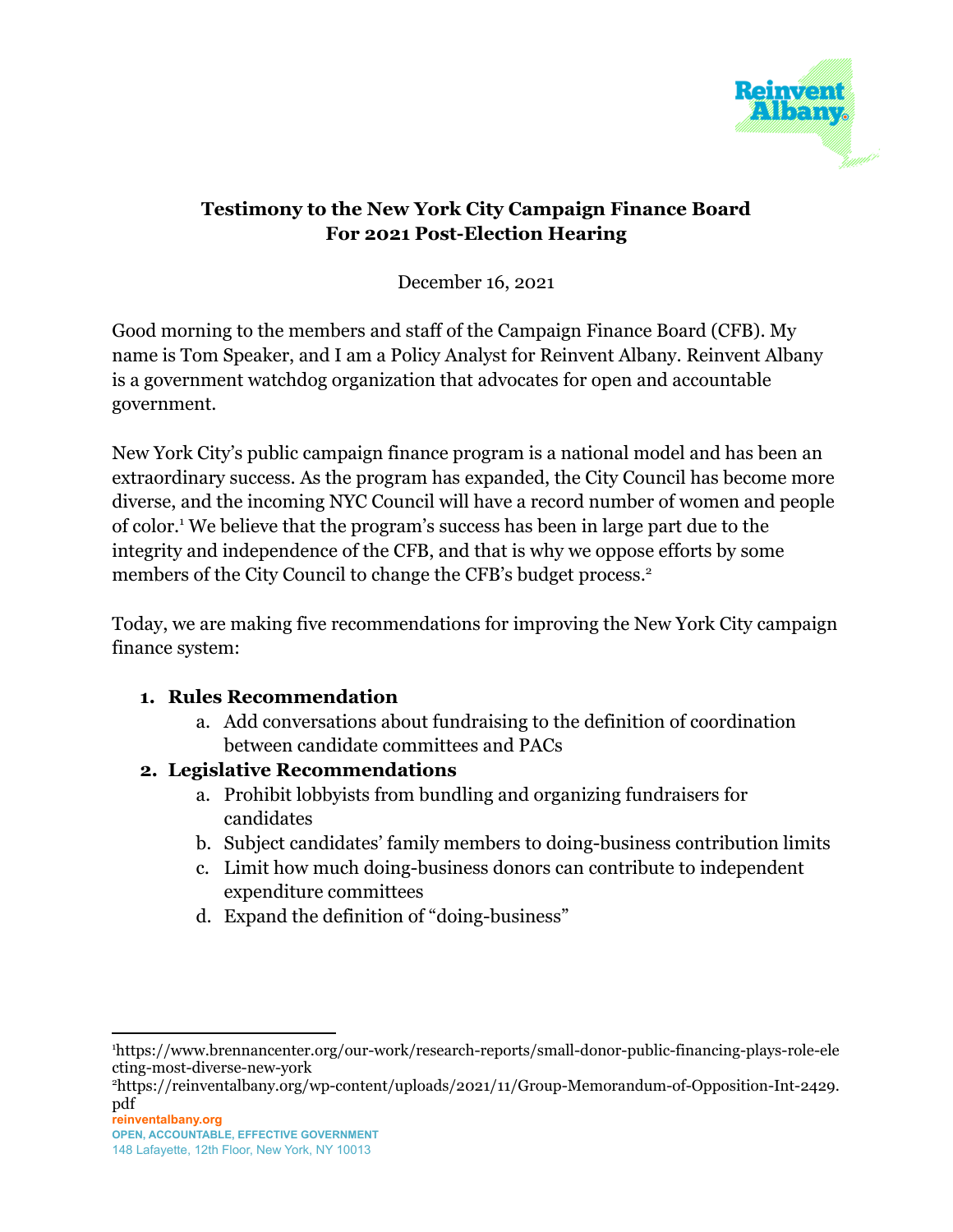#### **1. Rules Recommendation**

## **a. Add conversations about fundraising to the definition of coordination between candidate committees and PACs**

During this year's mayoral race, candidate Shaun Donovan's father, Michael Donovan, was the largest funder for a Political Action Committee (PAC) spending millions in support of his son's candidacy. News reports revealed that Michael Donovan discussed fundraising with Shaun Donovan's campaign finance director.<sup>3</sup> Some suggested that this would constitute "coordination" between the PAC and Shaun Donovan's committee, potentially barring him from receiving well over a million in public dollars for the campaign.

The CFB conducted a careful review and decided to release the matching funds, concluding that the conversations about fundraising did not constitute coordination under the CFB's rules. We agree with the CFB's assessment, but urge the CFB to change the rules so that such conversations do constitute coordination in the future. Candidate committees and major PAC funders supporting the same candidate should not be discussing fundraising.

## **2. Legislative Recommendations**

#### **a. Prohibit lobbyists from bundling and organizing fundraisers for candidates**

Under a law passed in 2016, donations bundled by lobbyists can no longer be matched. The City Council should go even further and ban lobbyists from bundling donations altogether.

Lobbyist bundling still plays a significant role in candidate fundraising. The Times reported in May that David Schwartz, who is in NYC's doing-business database, organized a fundraiser for Mayor-elect Adams in 2018 and, under the name of a management company, sent invitations requesting donations.<sup>4</sup> Even though Schwartz sent the invitations, the Adams campaign did not list him as a bundler, so these donations went on to be matched through the City's program.

The Schwartz case shows that bundling is still a common practice. It is up to candidates to report bundling honestly, but the City Council can still help curb this type of behavior by banning lobbyists from organizing fundraisers for candidates. The CFB should also

<sup>3</sup>https://www.thecity.nyc/2021/4/26/22404961/shaun-donovan-father-discussed-mayoral-campaign-co ntributions-aided-pac

<sup>4</sup>https://www.nytimes.com/2021/05/16/nyregion/eric-adams-fund-raising.html